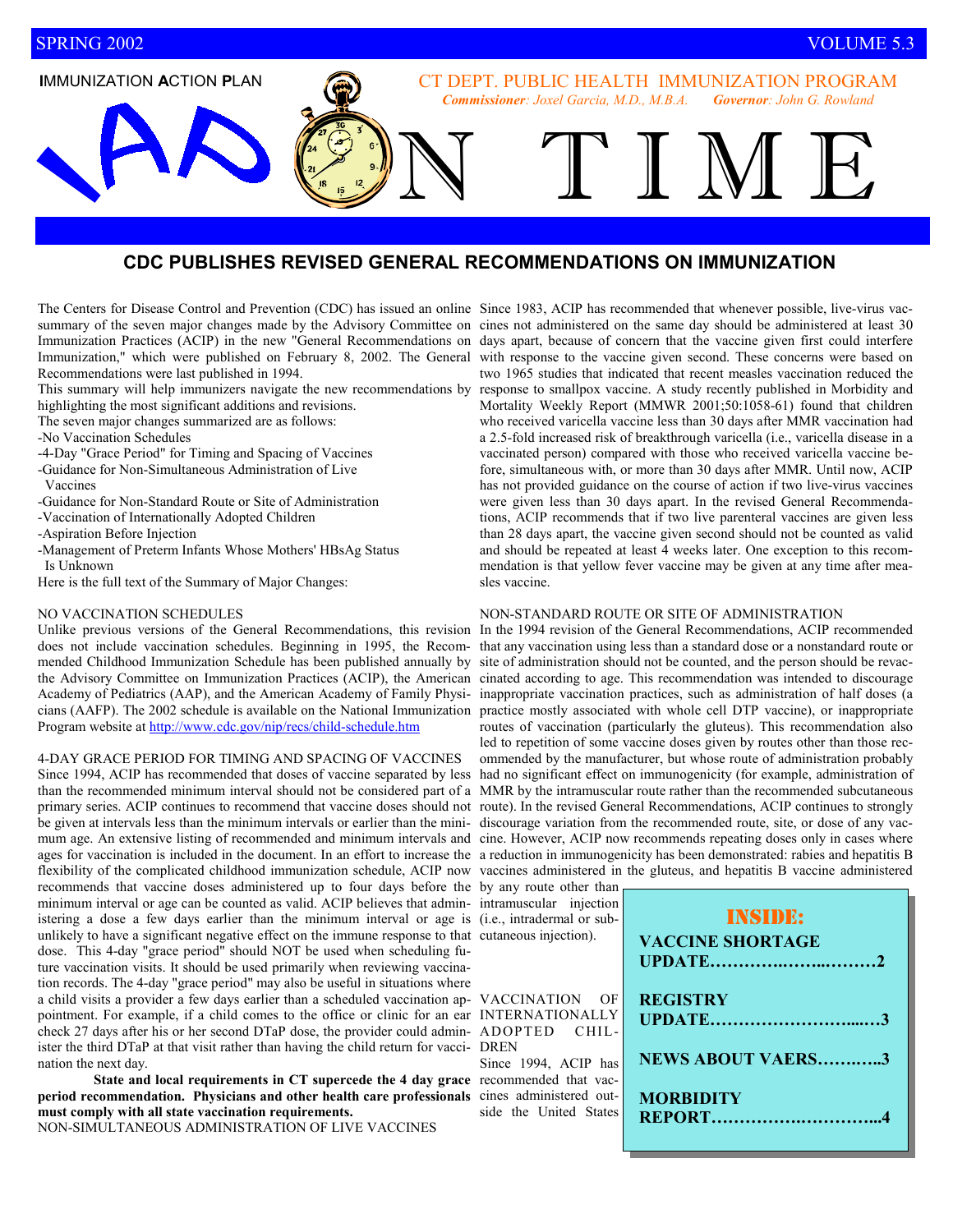### *(Continued from page 1)*

could be accepted as valid if they were documented by a written, dated record. There is conflicting information regarding the accuracy of vaccination records for internationally adopted children, particularly those adopted from orphanages in China, Russia, and other eastern European countries, and it is difficult to determine if a child is protected on the basis of their country of origin and their records alone. ACIP continues to recommend that vaccines received outside the United States can usually be accepted if there is written, dated documentation and the age, spacing and timing is comparable with that recommended in the United States. But it is especially important for the provider to carefully review the records of children adopted from orphanages, due to potential issues of authenticity. If there is any doubt about the validity of a vaccination record (for instance, doses dated before the child's birth or a record of receiving MMR or Hib vaccine, which are not commonly used in less developed countries), age-appropriate revaccination is generally recommended. Serologic testing may be considered if the parent or provider does not wish to repeat all doses, particularly for DTaP if three or more doses are documented. The General Recommendations provides guidance on selection and interpretation of these serologic tests.

### ASPIRATION BEFORE INJECTION

Previous versions of the General Recommendations have recommended aspiration (i.e., gently pulling back on the plunger to check for blood before injection) prior to injection, particularly before intramuscular injection. No data exist to document the necessity of this procedure. The 2002 General Recommendations on Immunization does not recommend aspiration before injection.

### MANAGEMENT OF PRETERM INFANTS WHOSE MOTHERS' HBsAg STATUS IS UNKNOWN

Neither the current ACIP statement nor the 2002 schedule addresses hepatitis B post-exposure management of preterm (<2 kg) infants whose mothers' HBsAg status is unknown. The revised General Recommendations recommends that preterm infants whose mothers are HBsAg positive OR whose HBsAg status is unknown should be given both hepatitis B vaccine and HBIG within 12 hours of birth. For all preterm infants, the birth dose of hepatitis B vaccine should not be counted, and the infant should receive 3 additional doses at 1, 2, and 6 months of age. To see this Summary of Major Changes on CDC's website, go to: http://www.cdc.gov/nip/publications/genrecs.htm

| Vaccine                                    | Shortage   | <b>Expected</b><br><b>Duration</b> | <b>Temporary Change from Routine Recommendation</b><br>and /or Course of Action                                                                                                                                                                                                                                                     |  |
|--------------------------------------------|------------|------------------------------------|-------------------------------------------------------------------------------------------------------------------------------------------------------------------------------------------------------------------------------------------------------------------------------------------------------------------------------------|--|
| <b>Hepatitis B</b>                         | <b>NO</b>  |                                    |                                                                                                                                                                                                                                                                                                                                     |  |
| Diphtheria/<br>Tetanus/Pertussis<br>(DTaP) | <b>YES</b> | Through end of 2002                | Highest priority for on hand doses is to vaccinate infants less than 12<br>months of age with first 3 does and for the 4-6 year-old booster dose for<br>Kindergarten entry. The 15-18 month booster dose can be deferred. Re-<br>cords should be kept so that any deferred doses can be given when sup-<br>plies are adequate.*     |  |
| Td                                         | <b>YES</b> | Through end of 2002                | Delay all routine boosters in adolescents and adults until supplies have<br>been sufficiently restored. Records should be kept so that any deferred<br>doses can be given when supplies are adequate.*                                                                                                                              |  |
| Haemophilus Influ-<br>enza Type B (Hib)    | <b>YES</b> | Unknown                            | Wyeth Pharmaceuticals has notified the Immunization Program that they<br>are unable to provide any HibTITER at this time. Consequently the state is<br>purchasing ActHib, (Aventis) ActHib follows a similar vaccination schedule<br>to that of HibTITER. Once the situation is resolved the state will switch<br>back to HibTITER. |  |
| <b>Inactivated Polio</b><br>(IPV)          | <b>NO</b>  |                                    |                                                                                                                                                                                                                                                                                                                                     |  |
| Measles/Mumps/<br>Rubella (MMR)            | <b>YES</b> | Early summer 2002                  | Current state supply is adequate, however is subject to change in mid sum-<br>mer.                                                                                                                                                                                                                                                  |  |
| Varicella                                  | <b>YES</b> | Early summer 2002                  | Delay varicella vaccination of 12 to 18 months until 24 months of age. Re-<br>cords should be kept so that any deferred doses can be given when sup-<br>plies are adequate. *                                                                                                                                                       |  |
| Pneumococcal<br>(PCV)                      | <b>YES</b> | Summer 2002 or be-<br>yond         | Highest priority for on hand doses is to vaccinate infants less than 12<br>months of age AND those at high risk for pneumococcal disease. The 15-<br>18 month booster dose can be deferred. Records should be kept so that<br>any deferred doses can be given when supplies are adequate.*                                          |  |
| <b>Hepatitis A</b>                         | <b>NO</b>  |                                    |                                                                                                                                                                                                                                                                                                                                     |  |

**NATIONAL VACCINE SUPPLY SHORTAGES** 

**\* School entry requirements are not suspended at this time.**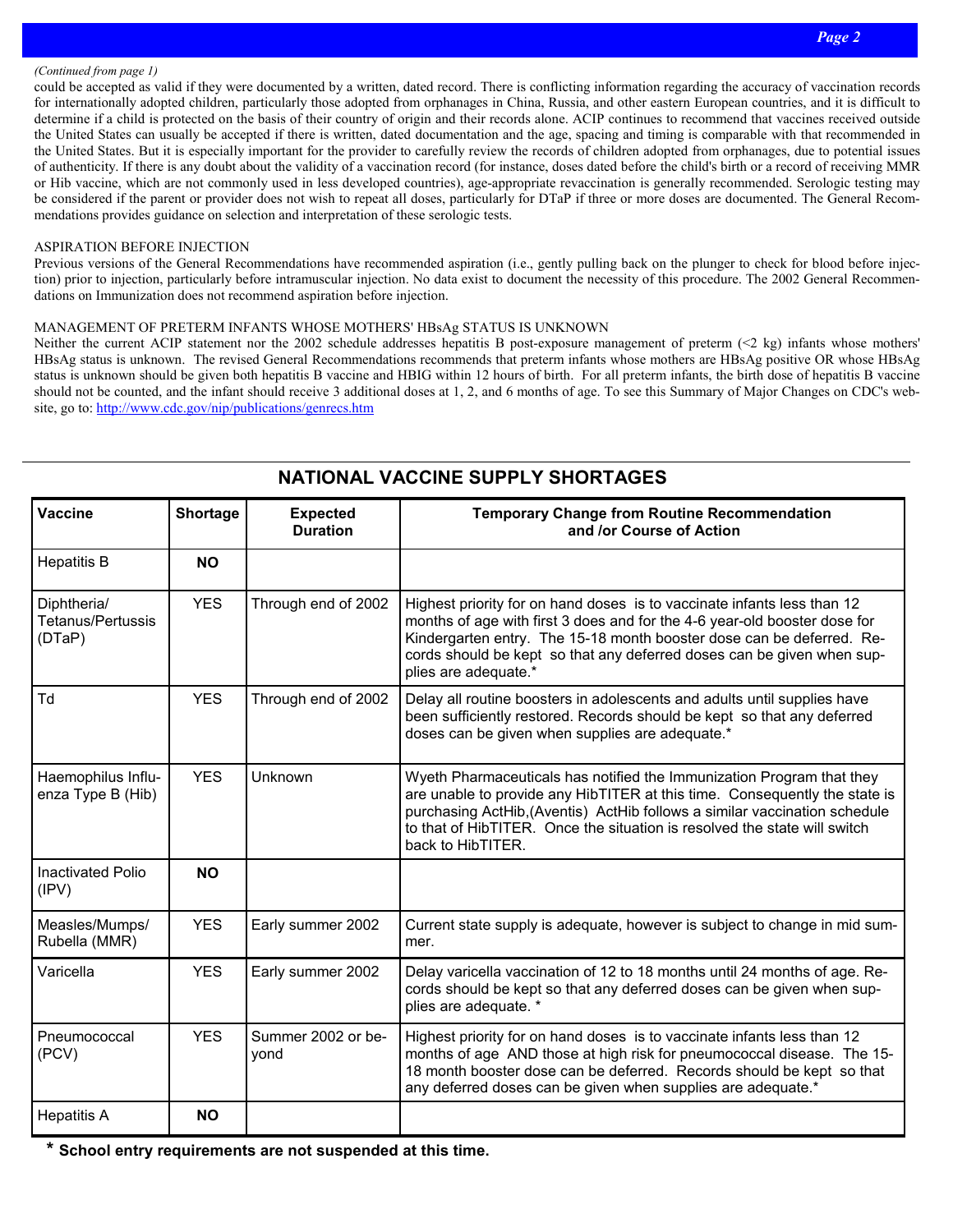

# **REGISTRY UPDATE**

**Immunization Status on 2nd Birthday of Children Enrolled in CIRTS Date of Birth: January 1, 1998-December 31, 1998** 

*Page 3 Page 3 Page 3 Page 3* **<b>***Page 3 Page 3 Page 3* 

| <b>Schedule Used</b> | Not up-to-date in<br><b>CIRTS</b> | Up-to date in<br><b>CIRTS</b> | <b>Total number</b><br>children in<br><b>CIRTS</b> |
|----------------------|-----------------------------------|-------------------------------|----------------------------------------------------|
| <b>HEDIS</b>         | 1534                              | 4804 (76%)                    | 6338                                               |
| 4,3,1                | 8007                              | 22,541 (74%)                  | 30,548                                             |
| 4,3,1,3,3            | 9007                              | 21,541 (71%)                  | 30,548                                             |
| 4,3,1,3,4            | 8007                              | 22,541 (74%)                  | 30,548                                             |

### **1998 Children in CIRTS:**

- The 30,548 children represent 70% of the 43,741 births recorded in CT for l998
- 15,485 or 50.7% of the 30,548 children enrolled in CIRTS were also enrolled in Medicaid
- 15,055 or 49.3% of the 30,548 children enrolled in CIRTS were not enrolled in Medicaid
- 1,249 or 4% of the 31,789 children on whom enrollment forms were received, refused registry participation

**HEDIS:** 4 DTP/DTaP, 3 polio, 1 MMR on or after 1<sup>st</sup> birthday, 2 HIB with one on or after 1<sup>st</sup> birthday, 2 Hepatitis with one on or after 6 months of age . Children must have been enrolled continuously in the same Managed Care Plan for 11 months prior to their second birthday. For this reason, the total number of children is less than in the other schedules which look at all children regardless of continuous enrolled in any particular insurance plan. *This is the standard used by commercial and Medicaid insurance plans.* 

- **4,3,1:** 4 DTP/DTaP, 3 polio, 1 MMR on or after first birthday. *This is the standard traditionally used by CDC though CDC also now looks at rates which include hepatitis and HIB.*
- **4,3,1,3,3:** 4 DTP/DTaP, 3 polio, 1 MMR on or after first birthday, 3 Hepatitis, 3 HIB with one on or after 1st birthday. *This standard takes into account those practices which use a a three dose HIB product. Since it also includes hepatitis and both MMR and HIB administered at age appropriate times, this is the rate which best reflects the standard set by the AAP, ACIP and AAFP.*
- **4,3,1,3,4:** 4 DTP/DTaP, 3 polio, 1 MMR on or after first birthday, 3 Hepatitis, 4 HIB. *In some instances, this rate may be higher than the 4,3,1,3,3 because it does not take into account whether or not the last HIB was administered after the first birthday.*



### **Local IAP Coordinators**

**Bridgeport**  Anita Smalls (203) 332-5556

**Bristol-Burlington**  Beth Mertz (860) 584-7682

> **Danbury**  Irene Litwak (203) 792-4120

> **East Hartford**  Rory Angulo (860) 291-7447

**Hartford**  Susan Vater (860) 547-1426 X7057

> **Meriden**  Kate Baker (203) 630-4251

**Middletown**  Barbara Ricketts (860) 704-5782

**Naugatuck Valley**  Kim Blount (203) 924-9548

**New Britain**  Ramona Anderson (860) 612-2777

**New Haven**  Jennifer Rich (203) 946-7485

**New London**  Susan Curcio (860) 447-8322

**Northeast Region**  Janet Johnson (860) 928-6541 X2013

> **Norwalk**  Pam Bates (203) 854-7728

> **Stamford**  Marge Kappas (203) 977-5098

> **Torrington**  Sue Sawula (860) 489-0436

**Uncas**  Stephanie Youngerman (860) 823-1189

> **Waterbury**  Randy York (203) 574-6880

**West Haven**  Betty Murphy (203) 937-3665

**Windham**  Karin Davis (860) 423-4534